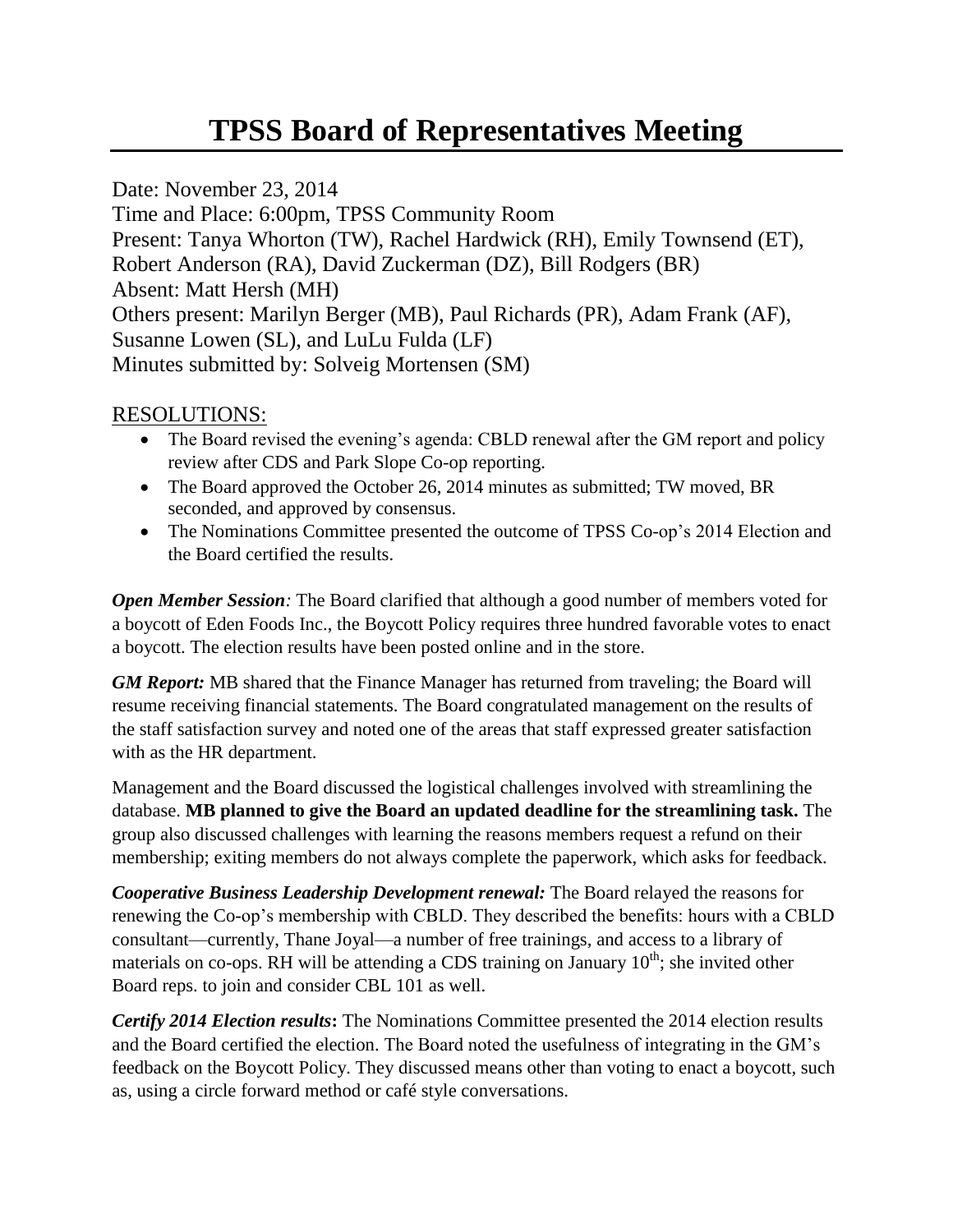### **ET, DZ, and BR in consultation with the GM planned to suggest clarifications on the Boycott Policy to the Board in January.**

*Park Slope Co-op reporting:* RH described Park Slope Co-op (PSC), which she visited.

*November 1 Philadelphia, CDS training:* DZ and ET shared themes and information from the Co-op Café CDS training.

*Policy G4, G5, G7, and G8 Review:* In reviewing policy G4, *Board Meetings*, the Board talked about the subtleties of the consensus process, such as, only standing aside in the case of a fundamental disagreement. The Board discussed consensus training as part of Board education. The Board agreed to revise G.4.3.1 to include the statement: "the Board will educate itself about the form of consensus it intends to use". APPENDIX A

In reviewing policy G5, *Board Officer's Roles*, the Board noted that G5.4 and G5.6.2 can both be suspended without changing the policy. Board reps. discussed stating guidelines for policy suspension within Board policy. **RA planned to suggest to the Board the best language and place within the policy register to include the Board's ability to suspend policy.**

In reviewing policy G7, *Board Committee Process*, **TW planned to submit to the Board new language for the first two paragraphs and the Board accepted the remaining proposed edits as submitted by DZ.** 

In reviewing policy G8, *Cost of Governance,* the Board accepted the proposed edits as previously submitted by DZ. APPENDIX B

The Board also revisited tabled policy G6 and believed it stood as it is.

Newsletter deadline: Tuesday Dec. 2nd Meeting adjourned: 7:45pm Next Meeting: December 14, 2014

#### BOARD ATTENDANCE TALLY: Term 2014:

| Rep.       | Dec. Jan. Feb. Mar. Apr. May June July Aug Sep. Oct. Nov. |        |          |          |            |          |        |   |        |        |        |        |
|------------|-----------------------------------------------------------|--------|----------|----------|------------|----------|--------|---|--------|--------|--------|--------|
| Anderson   | (new 3/14)                                                |        |          | ∗        | $\ast$     | ∗        | ∗      |   | ∗      | ∗      | ∗      | ∗      |
| Firestone  | ∗                                                         | ∗      | ∗        | Resigned |            |          |        |   |        |        |        |        |
| Gabrielson | ∗                                                         | ∗      | $\ast$   |          | Resigned   |          |        |   |        |        |        |        |
| Graves     | ∗                                                         | $\ast$ | ∗        | ∗        | Ineligible |          |        |   |        |        |        |        |
| Hardwick   | $\ast$                                                    | ∗      | $\ast$   | ∗        | ∗          | *        | $\ast$ | * | *      | ∗      | $\ast$ | $\ast$ |
| Hersh      | $\ast$                                                    | $\ast$ | $\ast$   | ∗        | ∗          | *        | $\ast$ | * | $\ast$ | ∗      | $\ast$ |        |
| Rodgers    |                                                           | $\ast$ | $\ast$   | ∗        | ж          | *        | $\ast$ | * |        | $\ast$ |        | $\ast$ |
| Robinson   | ∗                                                         | ∗      | Resigned |          |            |          |        |   |        |        |        |        |
| Townsend   | ∗                                                         | $\ast$ | $\ast$   | ∗        | ∗          | *        | $\ast$ | * | *      | ∗      | $\ast$ | ∗      |
| Whorton    | ∗                                                         | ∗      | $\ast$   | ∗        | ∗          | *        | $\ast$ | * | $\ast$ | $\ast$ | $\ast$ | $\ast$ |
| Yanes      | *                                                         | ∗      | ∗        |          | ∗          | Resigned |        |   |        |        |        |        |
| Zuckerman  | (new $3/14$ )                                             |        |          | *        | ∗          | $\ast$   | ∗      | * | *      | ∗      | ∗      | *      |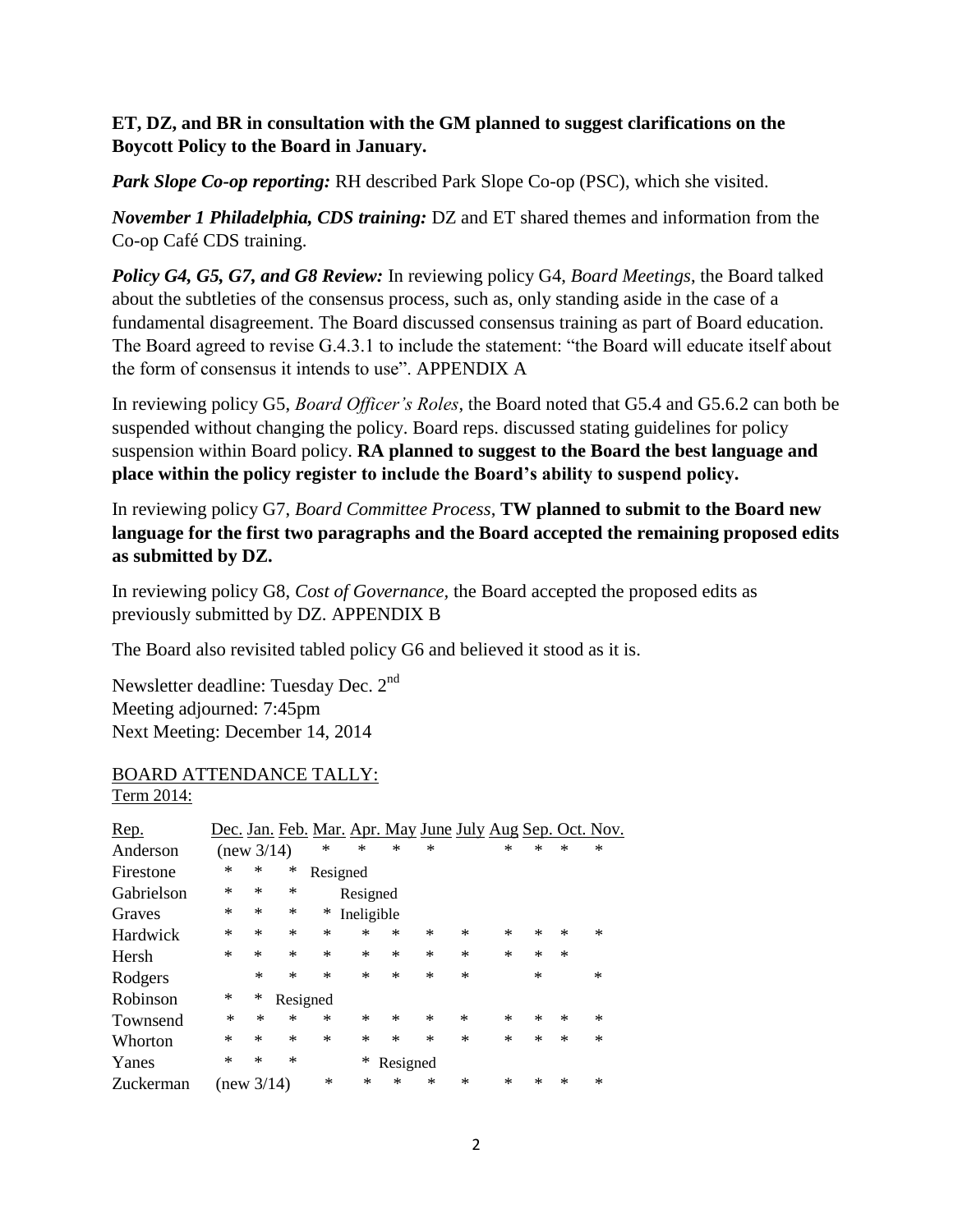## APPENDIX A:

| Policy Type:  | Governance Process  |
|---------------|---------------------|
| Policy Title: | G4 - Board Meetings |
| Adopted:      | April 2004          |
| Last Revised: | November 2014       |

The primary method for the Board to accomplish its goals is through regularly scheduled, open meetings. Accordingly:

- G4.1. The Board will hold regularly scheduled meetings as often as is determined necessary by the Board. In no case shall this be less than 6 times per year.
	- G4.1.1 All meeting times, dates, and places shall be posted in advance. In addition, a proposed agenda shall also be posted.
- G4.2. Special meetings of the Board can be called at any time. A special meeting may be called by at least three current board representatives. All board representatives s must be notified in advance of such a meeting, and all reasonable effort must be made to find a convenient time for all board representatives.
- G4.3. All decision-making by the Board will be done through the consensus process.
	- G.4.3.1 The Board will educate itself about the form of consensus it intends to use.
	- G.4.3.2 At least one half of the Board representatives must be present as a quorum for any decision making.
	- G.4.3.3 Consensus may be suspended with the approval of three quarters (3/4) of the Board voting. If consensus is suspended, a simple majority is needed for the issue being voted on to pass.
	- G.4.3.4 If a decision needs to be made between meetings, Board representatives may vote via mail, telephone or electronic means.
- G4.4. All board meetings shall be open to TPSS Co-op members.
	- G.4.4.1 The Board, on its own determination, may close a meeting, or portion of a meeting, if it determines that if requires confidential discussion of personnel, contract negotiations, or other specified matters involving real estate or the legal or financial integrity of the TPSS Co-op.

MONITORING: This policy will be monitored annually through the Board self-evaluation.